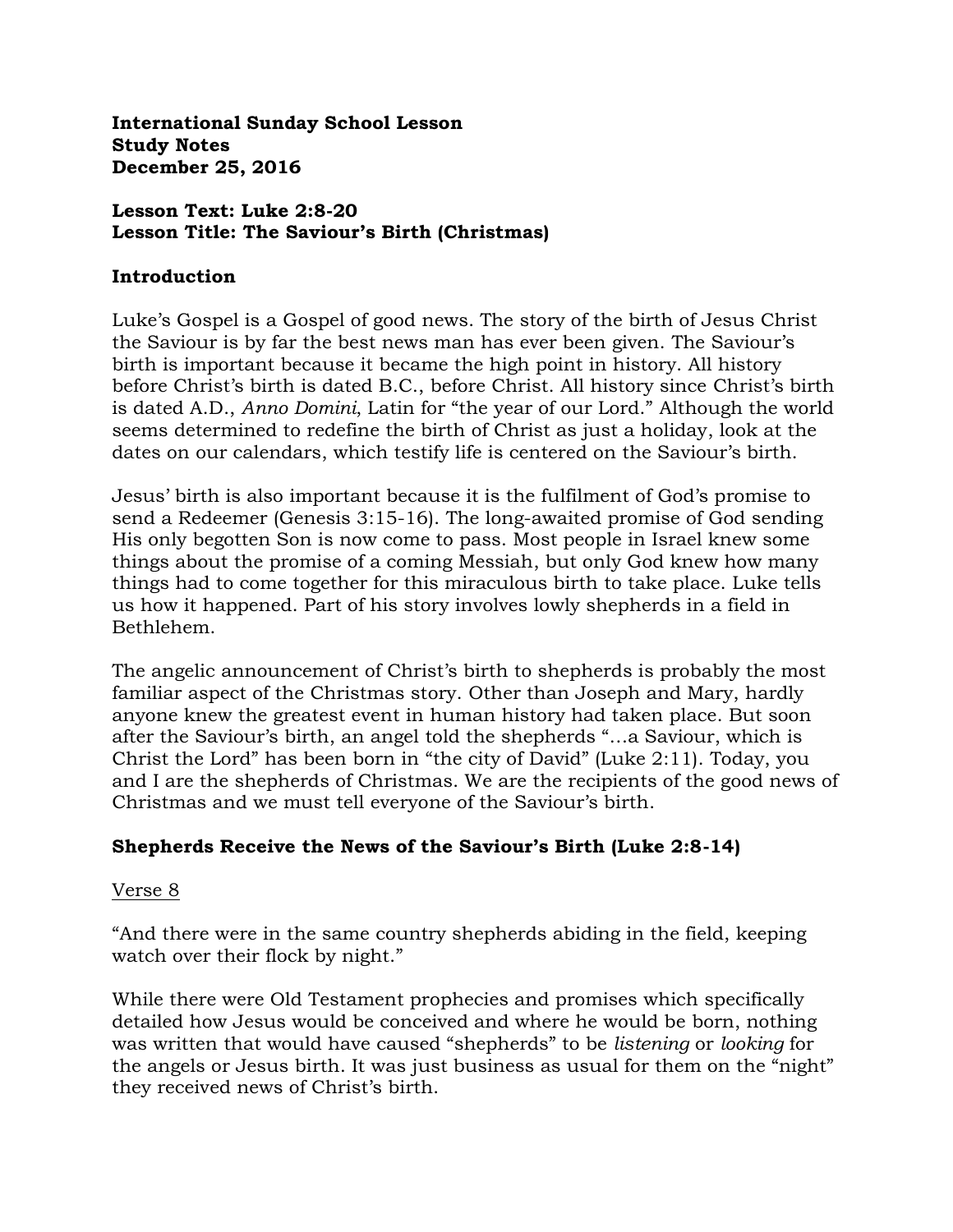The "shepherds" were "in the same country" or nearby region at the time of Jesus' birth. The word "manger" in verse 7 is *"phatne"* (fat-nay) which suggests the "manager" could have been a feeding trough carved out of a stone. If so, it is possible the place of Jesus' birth was a cave familiar to the "shepherds."

"Shepherds" were commonly viewed as the lowest people socially of that day. Shepherding was a needed profession but shepherds were not esteemed in the Middle East. In Jesus' day, shepherds were held in such low esteem they were not allowed to give court testimony in judicial cases, because they were known to be untrustworthy. They were basically uneducated and unskilled in anything but shepherding. Since they had to watch their sheep on the Sabbath, they violated the Mosaic Law which caused them to be looked upon by the Pharisees as outcasts and spiritually inferior. Despite all of that, God sent His angel to make the greatest announcement in the world to the lowest of the low, the humblest of the humble, shepherds. This is truly a picture of the grace of God.

*Application: No matter who you are, what you have or do not have, the message of Christmas is for you. God has sent His only begotten Son into the world that you might be saved.*

### Verse 9

"And, lo, the angel of the Lord came upon them, and the glory of the Lord shone round about them: and they were sore afraid."

An "angel of the Lord," possibly the angel Gabriel (Luke 1:19, 26), "came upon them" or "stood among them" with the blazing "glory of the Lord." God's "glory" simply defined is His "manifest presence." God does not have a body, a form, He is invisible. But when He reveals Himself, He does so with a type of brilliant, shinning manifestation of light. When "the glory of the Lord shone round about" the shepherds, God was saying, "My presence is back." His "glory" that appeared in the tabernacle in Exodus 40, in the temple in Solomon's day, and was seen departing from God's house in Ezekiel's day (Ezekiel 8-10), is back! This time, it is not in a place or a building, but in the person of Jesus Christ (John 1:1-14).

In the middle of the night, suddenly the field was ablaze with light. The presence of "angels" and "glory of the Lord" resulted in the shepherds being "sore afraid." This is a typical response in Scripture to either God, or God's spokesman or messengers, with their encounter of God's people. God's people are normally terrified when God comes to meet them face to face, or when He sends His messengers to meet with them. When sinners encounter God, or when sinners encounter God's message, their natural response is fear.

The word "afraid" is the Greek word *phobeo* {fob-eh-o} meaning "frightened, alarmed, and to be in awe." The shepherds were "terrified." Being in the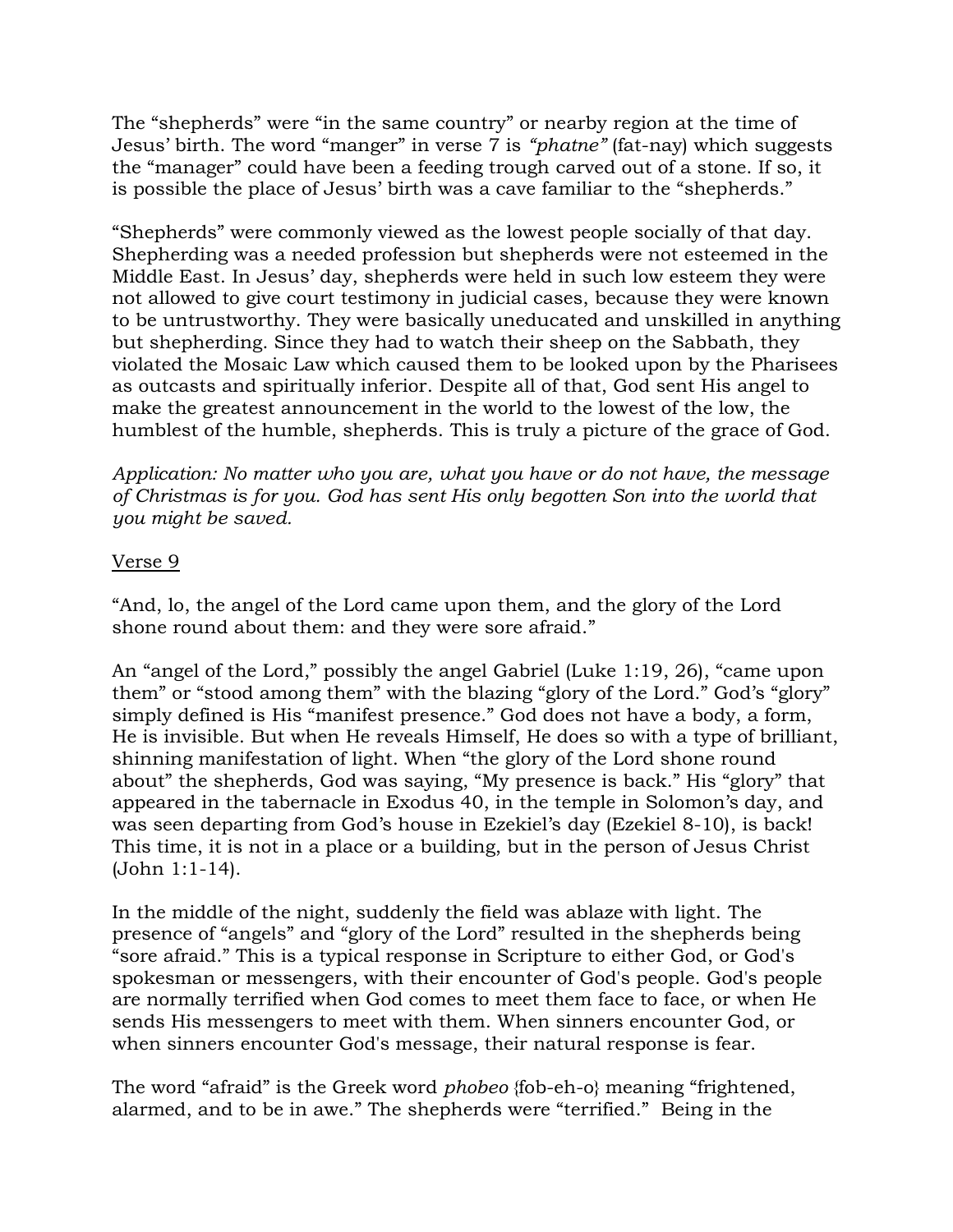presence of God's messengers and God's glory always results in fear. There is nothing trivial or comical about being in God's presence. It is a serious place to be in any generation.

### Verse 10

"And the angel said unto them, Fear not: for, behold, I bring you good tidings of great joy, which shall be to all people."

The "angels" words "Fear not," simply means the shepherds do not have to worry about dying in the presence of God. This is going to be a great occasion for them because the angel is bringing a message of "good tidings of great joy, which shall be to all people." "Good tidings" means "good news."

The "good news" the angel is speaking about to the shepherds is that salvation "shall be to all people" (Isaiah 45:22). It is the "good tidings of great joy" or the "good news" that allows the shepherds to remain in God's presence without fear. It is the good news of the gospel that allows us to stand in God's presence without fear of condemnation.

The "good tidings of great joy" is for "all people." According to God's Word, salvation is for *"whosoever will"* (Revelation 22:17). Salvation is for both Jew and Gentile, male or female, slave or free. Salvation is for those born in town, up town, down town or for those who have never been to town!

The "tidings" or "good news" carries with it "great joy." "Great" is the Greek word *megas* and "joy" is the Greek word *chara*. The angel is saying, "I bring you great, large, spacious news of gladness!" The word "bring" describes the actions of a messenger bearing official proclamation of the king, or announcing news of a military victory. The Saviour's birth is a day of victory!

*Application: The "good news" of Christmas is salvation is for "all people." If the "good news" is "for all people," then "all people" are responsible to do something with the "good news." If you are lost, you are responsible to repent of unbelief and believe. If you are saved you are responsible to share the good news with everyone you meet.*

## Verse 11-12

"For unto you is born this day in the city of David a Saviour, which is Christ the Lord. And this shall be a sign unto you; Ye shall find the babe wrapped in swaddling clothes, lying in a manger."

The angel's message is precise and each word carries temporal and eternal implications. "For unto you" is plural which means the message is not only for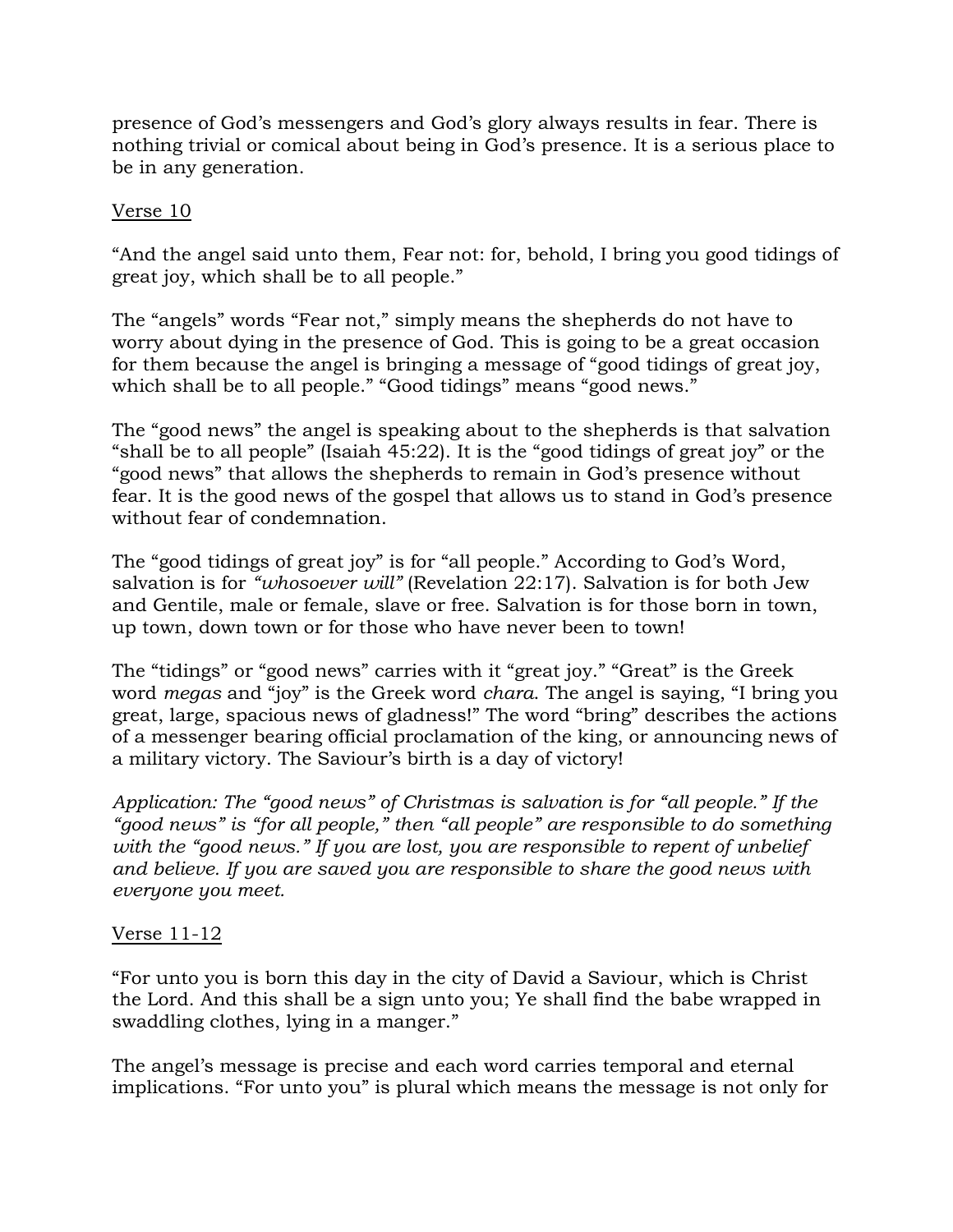the shepherds, but for all of humanity. "Born this day" means "the waiting is over." The long-expected Messiah has arrived.

"In the city of David" is a reference to Bethlehem. Bethlehem was not formally called "the city of David" but most Jewish people identified Jerusalem as the city of David. The shepherds would have known the city the angel was talking about was Bethlehem.

"A Saviour" is the heart of the angels' announcement to the shepherds. Only a few people in the world, at this moment in time knew a "Saviour" had arrived. Caesar Augustus did not know. Cyrenius, the governor of Syria was not aware of what was happening. Herod would only find out when the wise men would come seeking Jesus. The only people who knew were Joseph, Mary, the angel, and now some lowly shepherds. But soon the world would know!

Christmas can be summed up in two words, "A Saviour." That is the message of the gospel. These shepherds would recognize the word "Saviour." It was an Old Testament word. Israel knew God as Savior. Jews would know what the word meant because Savior was a Jewish concept as well. When the word "Saviour" was mentioned the people thought of a Rescuer, a Deliverer (Deuteronomy 20:4; Psalm 24:5; 25:5; Isaiah 63:8-9; Micah 7:18; Luke 1:47, 69; 2:25-30; 1 Timothy 4:10).

The "Saviour" born on this day "is Christ the Lord." Luke placed the title "Christ" between "Saviour" and "the Lord." The Greek term for "Saviour" is closely associated with God, who is called both *theos* (God) and *kyrios* (Lord). "Christ the Lord" essentially means the same as "Messiah God."

The "sign" given to the shepherds by the angel was they "would find the babe wrapped in swaddling clothes, lying in a manger." There were no doubt other babies born in Bethlehem that night, but it is doubtful if many or any were "born in a manger." Where the Christ child was laid would distinguish him from all other babies. Laid in a feeding trough was certainly unique and different. The shepherds would have no problem identifying the Christ child.

### Verse 13-14

"And suddenly there was with the angel a multitude of the heavenly host praising God, and saying, Glory to God in the highest, and on earth peace, good will toward men."

When the angel's announcement to the shepherds was complete, "a multitude" of other angels, called "the heavenly host," appeared "praising God, and saying, "Glory to God in the highest, and on earth peace, good will toward men." God's army of angels gathered over and around this heavenly announcement to the shepherds. Collectively, spontaneously, and unexpectedly this army of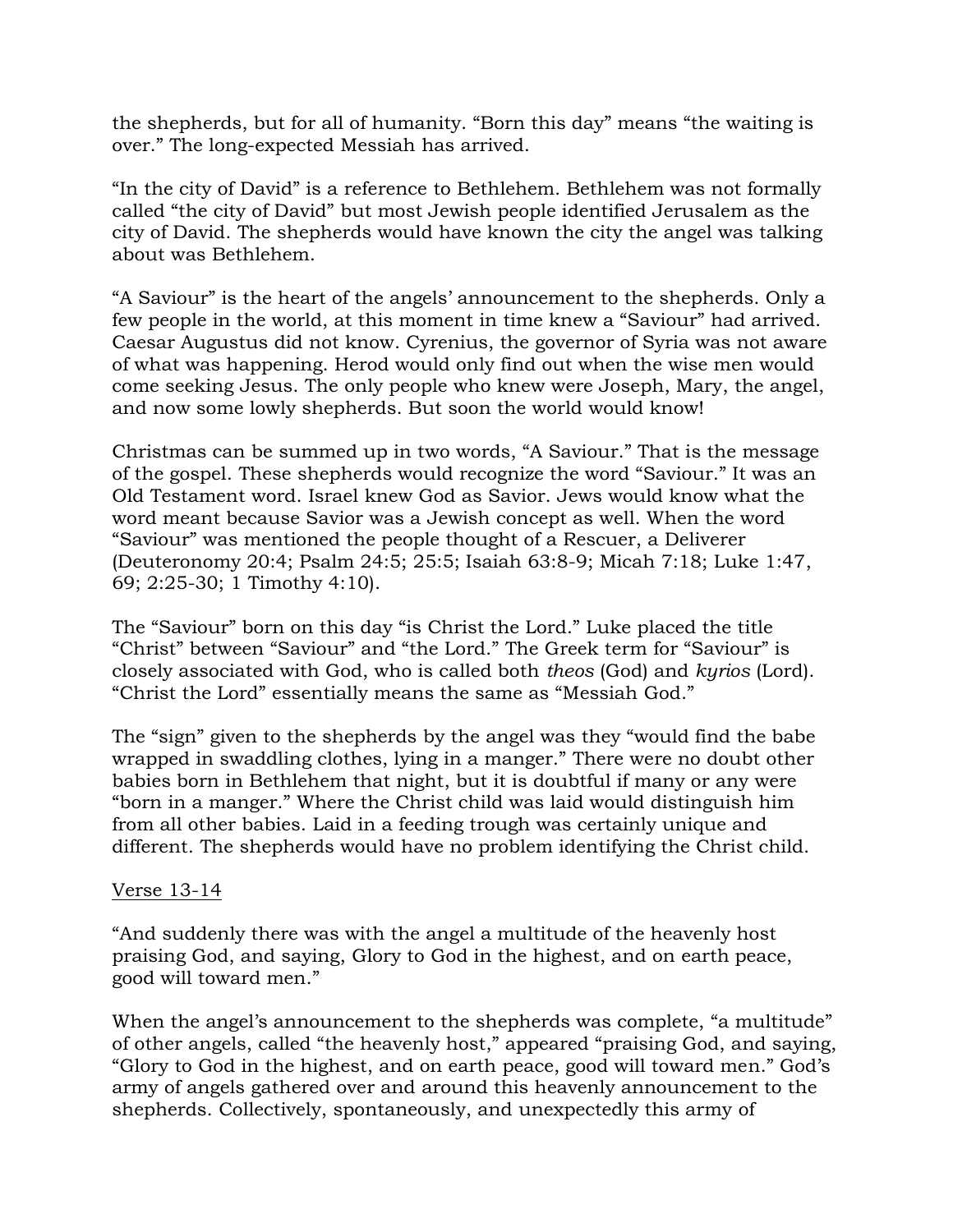heavenly beings celebrated the Saviour's birth. They represent the awesome power of heaven gathered for peaceful purposes. On this night, their message is about "peace" and "good will," not war. "Peace" reflects the calm man can have in knowing Christ and accepting His great salvation. "Good will" refers to loving and lasting relationships on earth which can now exist because Jesus has come to save.

# **Shepherds Respond to the News of the Saviour's Birth (Luke 2:15-20)**

## Verse 15

"And it came to pass, as the angels were gone away from them into heaven, the shepherds said one to another, Let us now go even unto Bethlehem, and see this thing which is come to pass, which the Lord hath made known unto us."

The sudden invasion of angels upon these lowly shepherds and the information they had been given might seem more than the average person could handle. But it seems to all come together for the shepherds and the question now is how will they respond. They respond with the appropriate *conversation* and the appropriate *action*.

We do not know how long the "heavenly host" stayed and praised God but when they departed "the shepherds said one to another, Let us now go even unto Bethlehem, and see this thing which is come to pass, which the Lord hath made known unto us." The shepherds left their flocks in the care of God and began their journey to "Bethlehem."

*Question: These shepherds received a message from God and believed it. Have you?*

# Verse 16

"And they came with haste, and found Mary, and Joseph, and the babe lying in a manger."

"They came in haste" indicates the shepherds wasted no time responding to the good news. The word "haste" means "speed or urgency." The shepherds were enthusiastic and eager to find their way to the Christ child. This truth serves as a reminder to us that we should be eager and thrilled to be in the presence of Christ and the work of the Lord.

What the shepherds "found" at Bethlehem was exactly what the angels had said they would find. What the Bible says about Jesus Christ the Savior of the world is exactly what sinners will find when they come to Christ for salvation. Just as the shepherds were correctly informed and clearly directed to the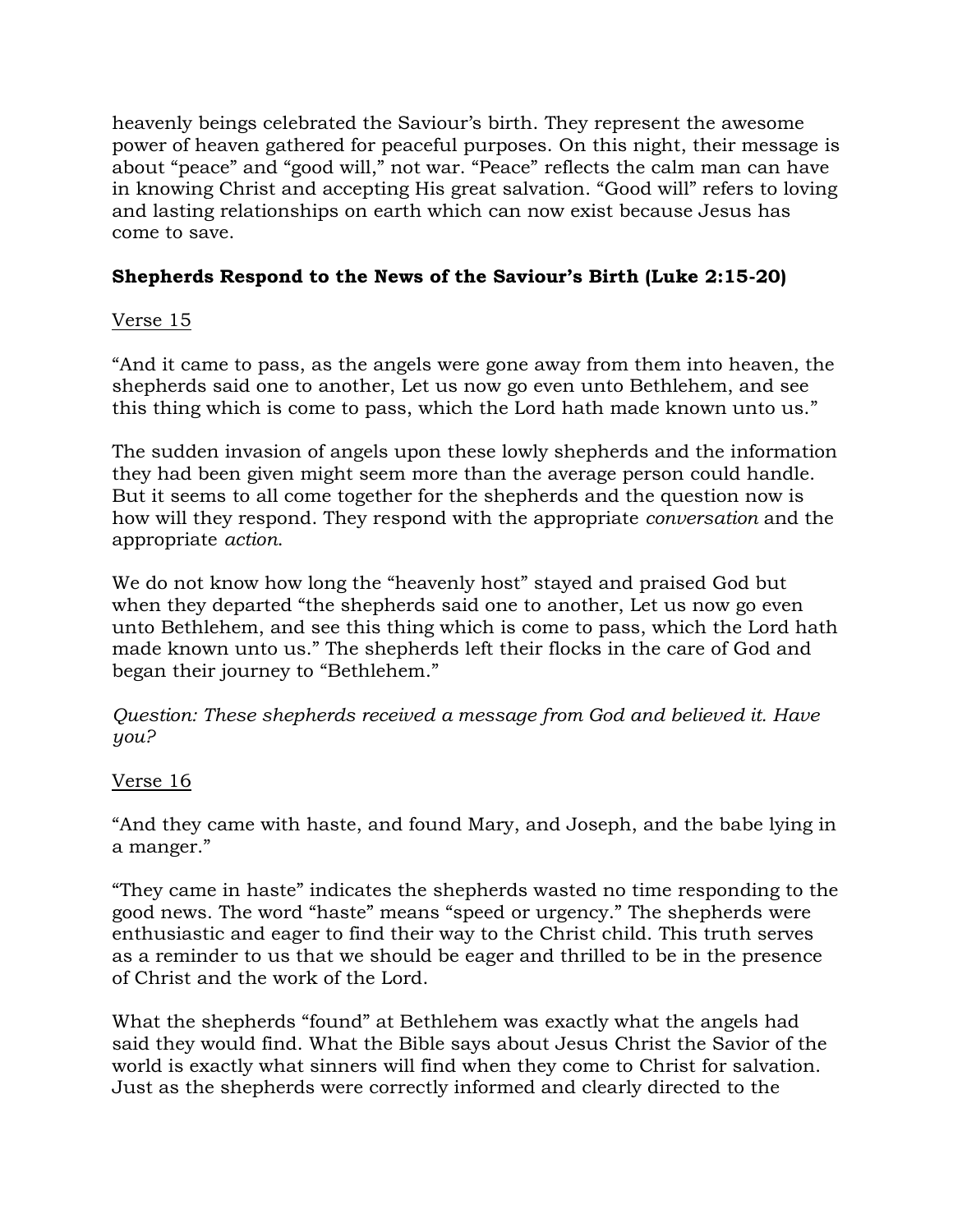Christ child, so sinners are clearly and correctly called upon to come to Jesus Christ alone for salvation (Acts 4:12).

*Application: If you are a sinner there is no time to waste concerning coming to Christ. It is urgent that you come today and call upon the Lord for salvation (Isaiah 55:6; 2 Corinthians 6:2).*

## Verse 17

"And when they had seen it, they made known abroad the saying which was told them concerning this child."

After going to Bethlehem and seeing the Christ child, the shepherds "made known abroad the saying which was told them concerning this child." The words "made known" means "to tell abroad." They were not experts at communication. They had no formal training in public speaking or personal witnessing. What they did have was a sure word from God that a Savior had been born. They could tell that which they had seen and heard. They knew what God had done for them and they were able to go to others and say, "God can do this for you too."

*Note: If you know the Savior today, tell someone about Him. Tell your neighbor about Him. Tell your children about Him. Tell the person you work with about Him. Tell everyone you know what Christ has done for you in saving your soul.*

## Verse 18

"And all they that heard it wondered at those things which were told them by the shepherds."

"All" who heard the shepherd's story about Christ's birth "wondered." The word "wondered" is the Greek word *"thaumazo."* It means "to marvel, to be amazed." It is a word Luke uses often in his gospel (Luke 4:22: 8:25; 9:43; 11:14; 24:41). The things Jesus did caused people to be amazed, wonder, and marvel. Jesus was and is an amazing person. The shepherds had never seen anyone like Him and when the shepherds talked about Him people "wondered."

What the shepherds were proclaiming about Jesus was getting the attention of those who heard. Still today, the only thing that will get the attention of sinners and hold their attention is the message of the gospel.

## Verse 19

"But Mary kept all these things, and pondered them in her heart."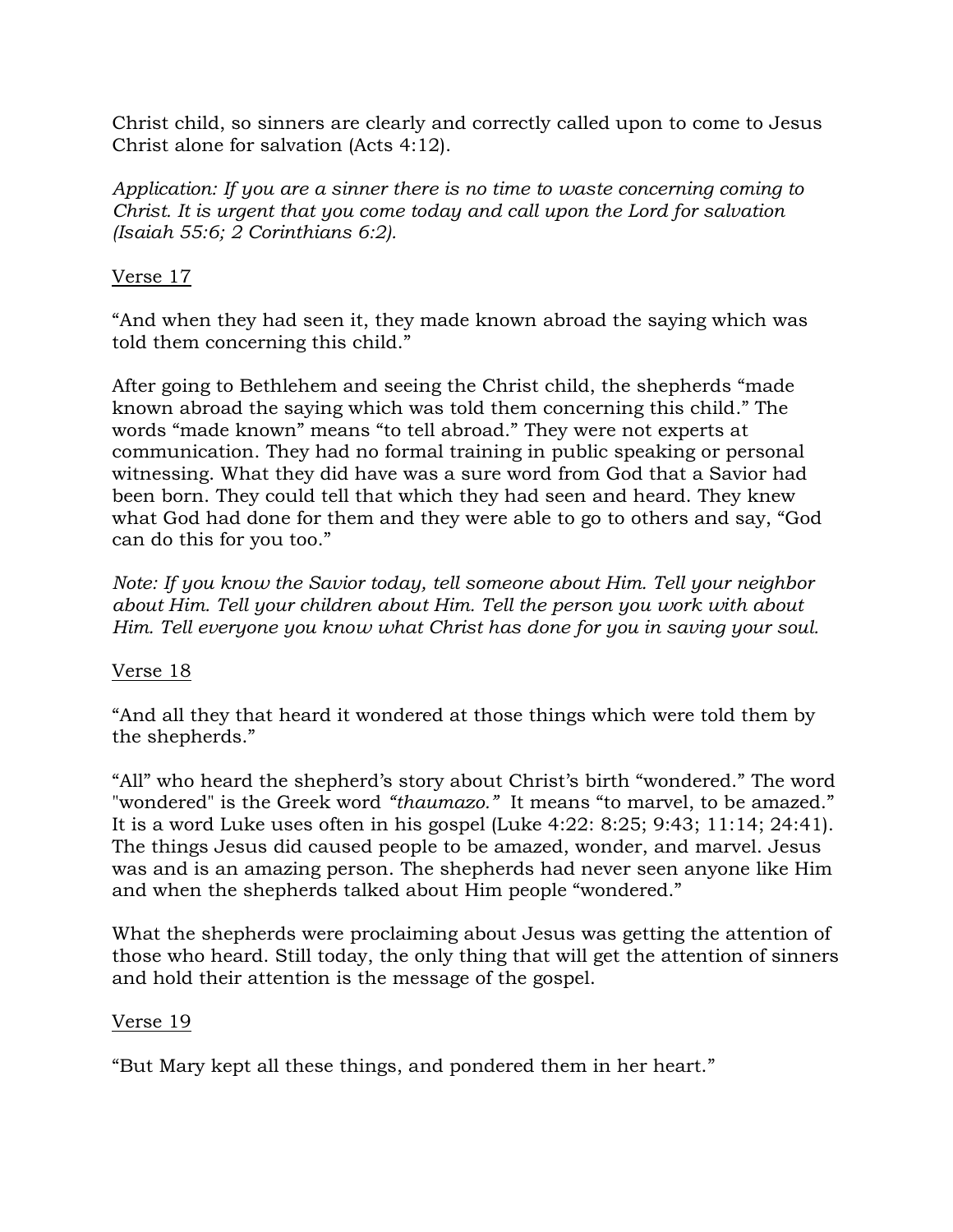This verse may seem out of place in the midst of Luke's account of the shepherd's Christmas experience. But as we know, everything in God's Word is exactly where it is supposed to be and accomplishes God's purpose. From a "field" in Bethlehem, Luke takes us to the "heart" of Mary. That is where Christmas must really be.

Mary "pondered" or "treasured, thought about, contemplated deeply" what was happening during these sacred moments. Her thoughts are much deeper than the amazement of the people the shepherds are speaking to in verse 18. Mary is thinking about a virgin having a baby without the aid of a man. Mary is thinking about God choosing her to be the mother of the Messiah. Mary is thinking about her own salvation through the Son she holds in her arms. Mary is thinking about Christmas the way Christmas should be thought about!

## *Question: What do you think about when you think of Christmas?*

### Verse 20

"And the shepherds returned, glorifying and praising God for all the things that they had heard and seen, as it was told unto them."

The shepherds move from *witnesses* to *worshippers* rather quickly. The word "returned" reminds us that life goes on. We cannot stay at the manger forever. We must take what we know about Christ and "return" to our daily lives. The shepherds went back to their sheep and the everyday routine of life. God has intervened and they are committed to living and telling others the truth they have received.

"Glorifying and praising God" (Luke 2:20) are the attitudes Christians should have not just as Christmas time, but every day of our lives. Like the shepherds, Christians must be committed to an attitude of praise and worship.

"As it was told unto them" is a very significant part of this story. It literally means everything turned out exactly as the shepherds had been told by the angels. There were no flaws in the story. There were no facts left out of the story. The angels did not need to return and say, "O yea, we forgot to tell you about this."

Christmas and how the world sees it and celebrates it changes a little every year. But the real meaning of Christmas will always be "as it was told unto them."

## **Conclusion**

The angel brought the message of the Saviour's birth to the shepherds that night outside of Bethlehem. It was a message resonating with glory and great